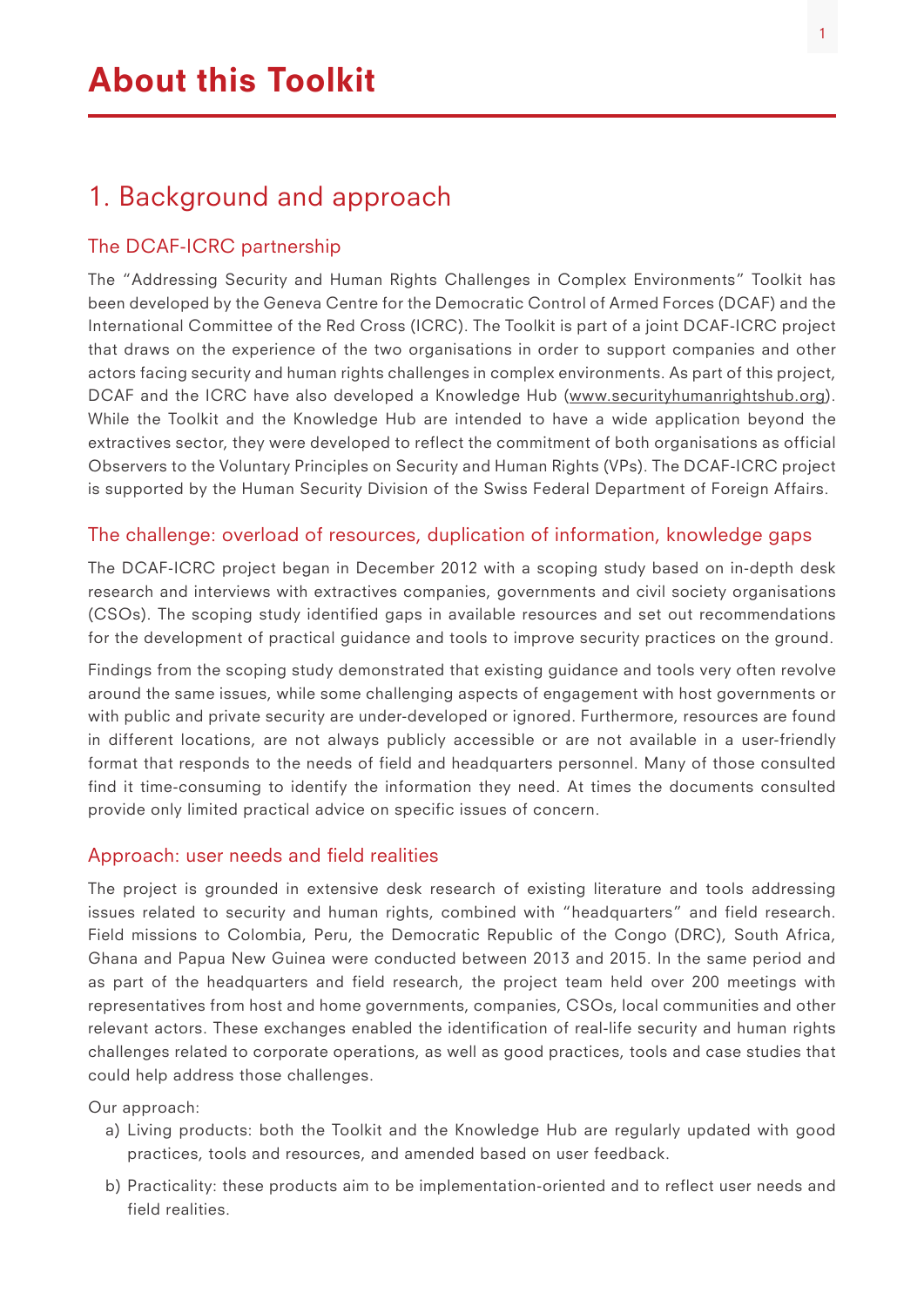- c) Complementarity: the project first builds on existing resources and then develops new guidance wherever gaps have been identified.
- d) Knowledge sharing: all users are encouraged to share knowledge and materials so that they can be integrated in the Toolkit and/or the Knowledge Hub and made available to the wider public. Any confidentiality constraints can be raised with the project team and will be duly addressed.
- e) Non-prescriptive approach: it is up to the user to evaluate whether the proposed good practices are useful and relevant in a specific context.
- f) Review process: all products are reviewed by a multi-stakeholder group of experts on security and human rights issues, to ensure that the tools are aligned with realities on the ground and international standards.

#### Addressing needs: developing user-oriented tools

The main products developed by the DCAF-ICRC project are a **Toolkit** to support companies' engagement with host governments, public security forces, private security providers and local communities (see sections 2-4 of this introduction), and a Knowledge Hub to share existing guidance and tools that address security and human rights related issues.

While the Toolkit includes references to just a selection of key resources, the Knowledge Hub aims to bring together on one web platform ([www.securityhumanrightshub.org](http://www.securityhumanrightshub.org/)) a much wider selection of resources related to security and human rights issues. These resources are organised in seven sections.

- 1. General Guidance
- 2. Stakeholder Engagement (covering engagement with host governments, communities and CSOs)
- 3. Risk Assessment
- 4. Public Security Forces
- 5. Private Security Providers
- 6. Case Studies
- 7. Toolkit

The Toolkit section of the Knowledge Hub presents the "Addressing Security and Human Rights Challenges in Complex Environments" Toolkit and provides direct access to the latest version of the document, as well as to the Spanish translation.

All sections of the Knowledge Hub include a "Comment" function at the bottom of each page in order to encourage users to suggest new resources to be uploaded on the site, share good practices and provide feedback on both the Hub and the Toolkit.

The Knowledge Hub also includes a News Feed which focuses on the release of new policies, guidance, tools, projects and mechanisms aiming to improve respect for human rights and international humanitarian law in the management of corporate security in complex environments.

Users of the Knowledge Hub can subscribe to a regular Newsletter that will keep them informed about new uploads, recent updates to the Toolkit, and related news.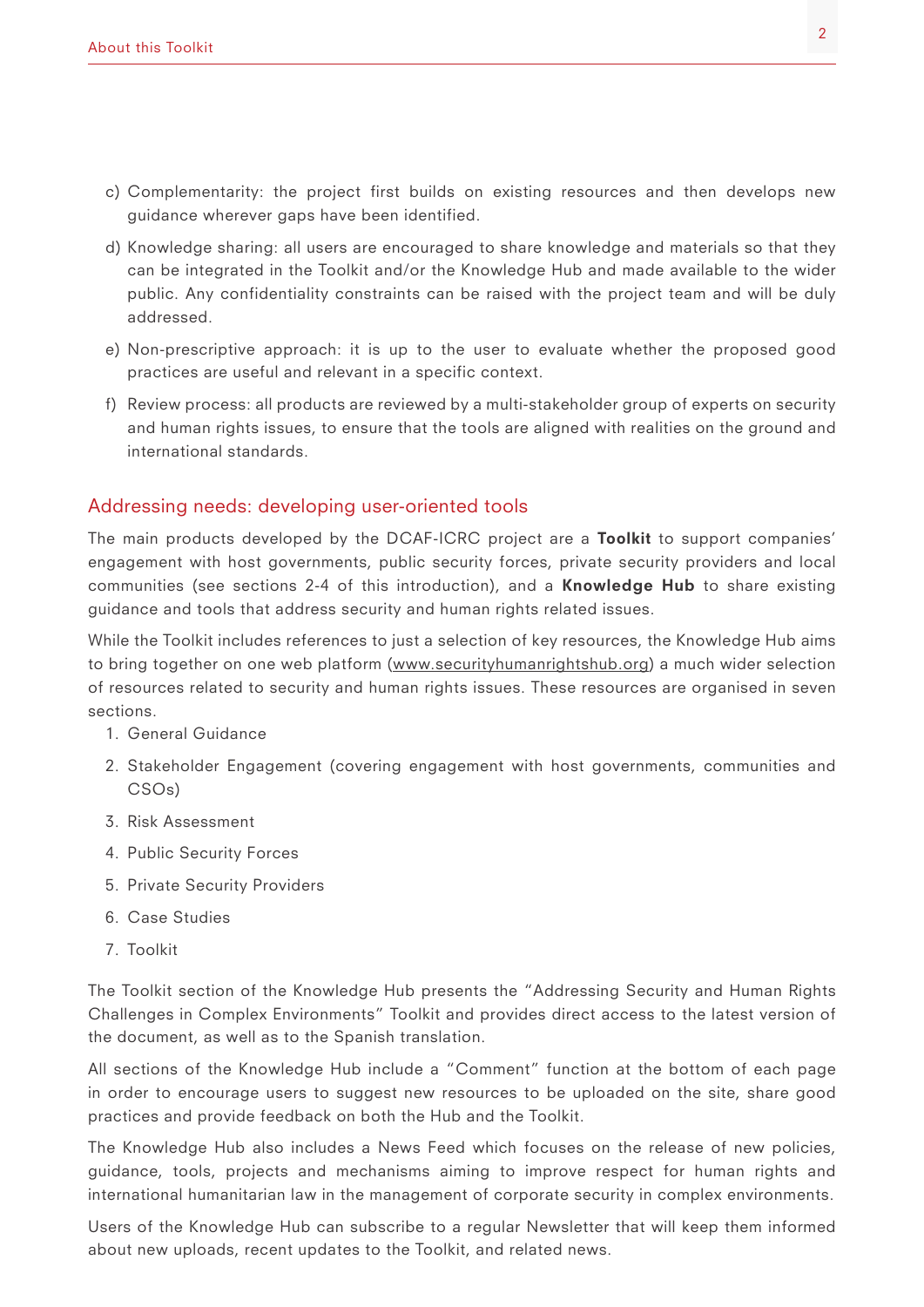#### Relationship to the Voluntary Principles on Security and Human Rights (VPs)

Through their engagement as official Observers to the VPs, DCAF and the ICRC identified the need for guidance for companies working with public and private security in complex environments. The government of Switzerland has provided support to this project from the start. In this respect, both the Toolkit and the Knowledge Hub are products that DCAF, the ICRC and Switzerland offer as a contribution to supporting implementation of the VPs. However, these are not formal VPs products and are in no way intended to be prescriptive. Moreover the Knowledge Hub and the Toolkit are designed to be of use to stakeholders beyond the VPs initiative.

The VPs and their Implementation Guidance Tools (IGTs) are two of the key resources used as reference documents for the development of the guidance contained in this Toolkit. As a set of principles, the VPs provide one of the most developed sets of standards applicable to the management of security in complex environments. Together with the IGTs, they provide relevant guidance for many companies facing security challenges. References to the VPs in this Toolkit should be understood as the principles contained in the VPs, not as the multi-stakeholder initiative that has been established around these principles

#### Business, human rights and international humanitarian law

This Toolkit draws on international humanitarian law (IHL) and international human rights law (IHRL). IHL and IHRL are generally complementary bodies of law that apply in times of armed conflict, within their respective spheres of application, and that share certain common goals, such as the protection of life, health, dignity and property. That said, some IHL and IHRL rules produce conflicting results when applied to the same facts because they reflect the different reality that each body of law was primarily developed for. For instance, this is true for the rules governing the use of force, with the different paradigms of the conduct of hostilities associated with IHL on the one hand, and that of law enforcement primarily associated with IHRL. IHL only applies in situations of armed conflict, whether international armed conflicts or non-international armed conflicts. Meanwhile, international human rights law applies, in principle, at all times, i.e. in peacetime and during armed conflict. While IHL norms cannot be derogated from, some human rights treaties permit governments to derogate certain obligations temporarily under strict conditions and circumstances threatening the life of the nation, such as armed conflicts. Nevertheless, there are human rights that can never be derogated from, such as the right to life and the prohibition of torture, inhuman or degrading treatment. In addition, while it is uncontroversial that IHL applies extraterritorially, the exact extent of the extraterritorial applicability of IHRL remains unsettled, despite being widely recognised. IHL binds State and non-State actors as well as individuals – including managers and staff of companies for instance – whose activities have a nexus to the armed conflict. Thus, all entities, States, groups and individuals whose activities involve a direct participation in hostilities in an armed conflict are required to respect IHL.

While through the ratification of human rights treaties, States are legally obliged to protect, respect and fulfil human rights in their territory and/or jurisdiction, companies, according to an increasing tendency in the international community, as reflected in the UN "Protect, Respect and Remedy" Framework, have the responsibility to respect internationally recognised human rights wherever they operate. According to the UN Guiding Principles on Business and Human Rights, which operationalise the Framework and were unanimously endorsed by the UN Human Rights Council in 2011, this means that they should avoid infringing on the human rights of others and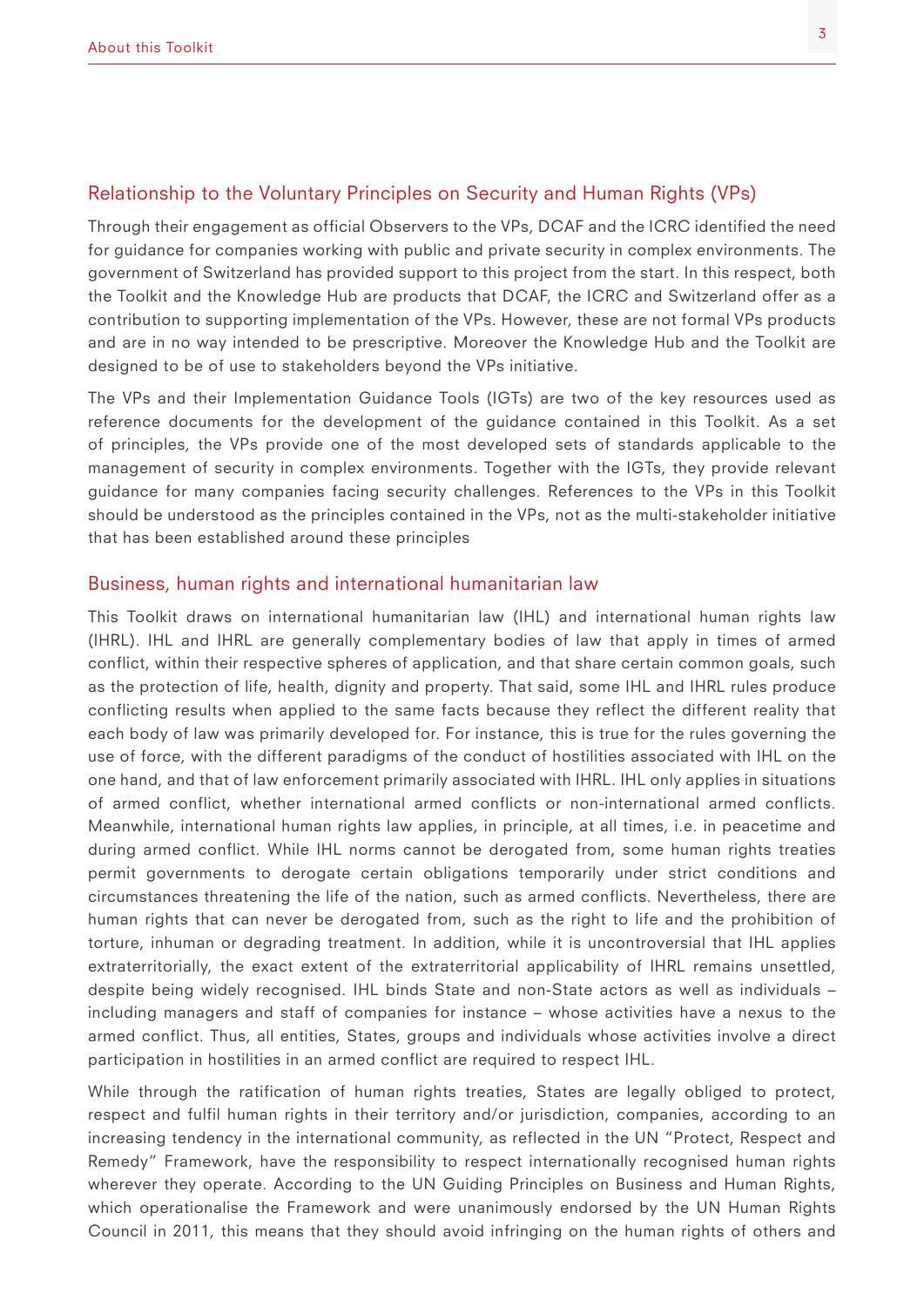should address adverse human rights impacts with which they are involved. Insofar as IHRL is integrated into national law and made applicable to companies, they are also under an obligation to respect human rights. As part of their obligations to protect, respect and fulfil human rights, States have the obligation to prevent, investigate and provide effective remedies for victims of business-related abuses, including by enacting and enforcing legislation requiring businesses to respect human rights, including human rights clauses when they enter in contracts with business entities and creating an enabling environment for businesses to respect human rights. Companies are bound by domestic laws and contractual requirements that can be legally enforced through judicial means.

## 2. Who is this Toolkit for?

The primary audience for this Toolkit is any kind of company facing security and human rights challenges in complex environments. The Toolkit will be useful for company staff working in a wide range of functions, in particular those dealing with security, government relations, business and human rights, corporate social responsibility, community relations, and legal issues.

Despite being mainly targeted at companies, many of the recommendations included in this Toolkit promote collaboration, particularly between companies, governments and CSOs. Different actors may find this Toolkit useful as a means to foster common understanding and to identify practical ways of working with companies to address challenges faced on the ground:

- Host governments: both the chapters on "Working with host governments" and "Working with public security forces" are directly relevant to host governments. It is the host state's duty to protect human rights and to provide security within its territory. Therefore, the commitment and active involvement of host government actors is essential to address security and human rights challenges. That is why many of the good practices in this Toolkit involve companies' engagement with the host government, suggesting ways in which companies and host government actors could work together to address those challenges.
- Home governments: through their network of contacts and influence, home governments can play an important role in promoting good practices on the management of security around corporate operations. Some of the recommendations in this Toolkit suggest that companies seek home government support to improve respect for human rights and international humanitarian law in the management of corporate security. Others identify potential synergies that can be realised through bridging 'business and human rights' and security sector reform actors and approaches. These recommendations provide home governments with some ideas on how they can contribute to such efforts.
- CSOs: through knowledge of local contexts, networks of contacts, field experience and subject matter expertise, CSOs constitute invaluable partners and/or advisers for companies wanting to improve respect for human rights and international humanitarian law while maintaining the security and safety of their operations. Consequently, the good practices included in this Toolkit very often encourage companies to work with CSOs to address some of the security and human rights challenges they face. This Toolkit can also help CSOs identify ways in which they can engage with and promote good practices among companies.